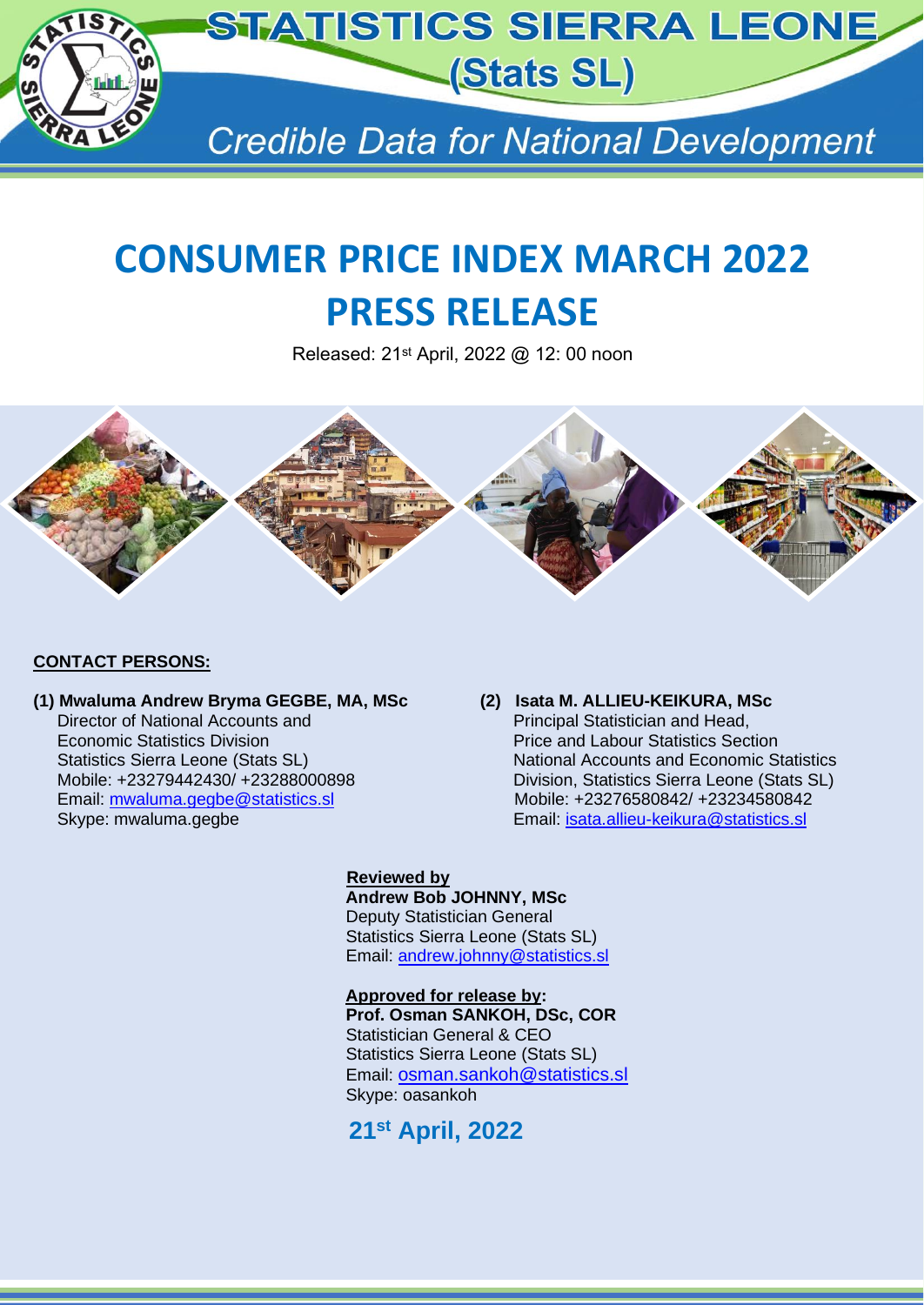## <span id="page-1-0"></span>**CONTENTS**

| 1.0 |                                                                                   |
|-----|-----------------------------------------------------------------------------------|
| 1.1 |                                                                                   |
| 1.2 | Annual (Year-On-Year) Consumer Price Inflation: Detailed By Main COICOP Headings1 |
| 1.3 | Monthly Consumer Price Inflation: Detailed By Main COICOP Headings2               |
| 2.0 | MARCH 2022 CONSUMER PRICE INFLATION: DETAILED BY REGIONS 3                        |
| 3.0 | SELECTED INFLATION RATES AND CPI BY MAIN COICOP HEADING 4                         |
| 4.0 |                                                                                   |
| 5.0 | CONTRIBUTIONS OF COICOP DIVISIONS TO ANNUAL INFLATION RATE (YoY)5                 |
| 6.0 | THREE MONTHS CPI COMPARISON FOR SELECTED ECOWAS MEMBER STATES 6                   |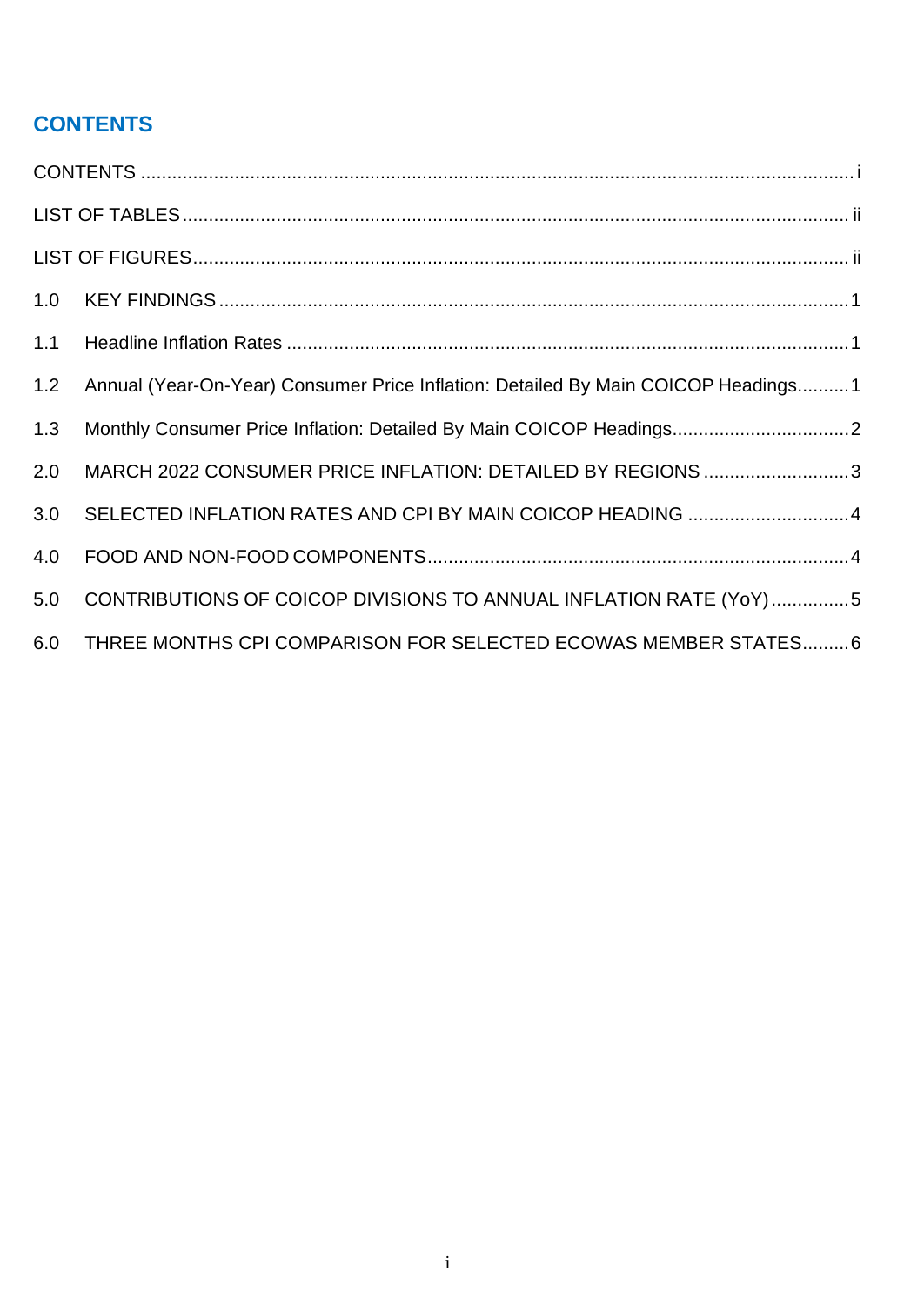# <span id="page-2-0"></span>**LIST OF TABLES**

|          | Table 1.1: National CPI and rates of inflation by main COICOP functions (December 2021=100)4 |
|----------|----------------------------------------------------------------------------------------------|
|          |                                                                                              |
|          |                                                                                              |
| Table 3: | National Consumer Price Index by Main COICOP Groups (December 2021=100) 8                    |

## <span id="page-2-1"></span>**LIST OF FIGURES**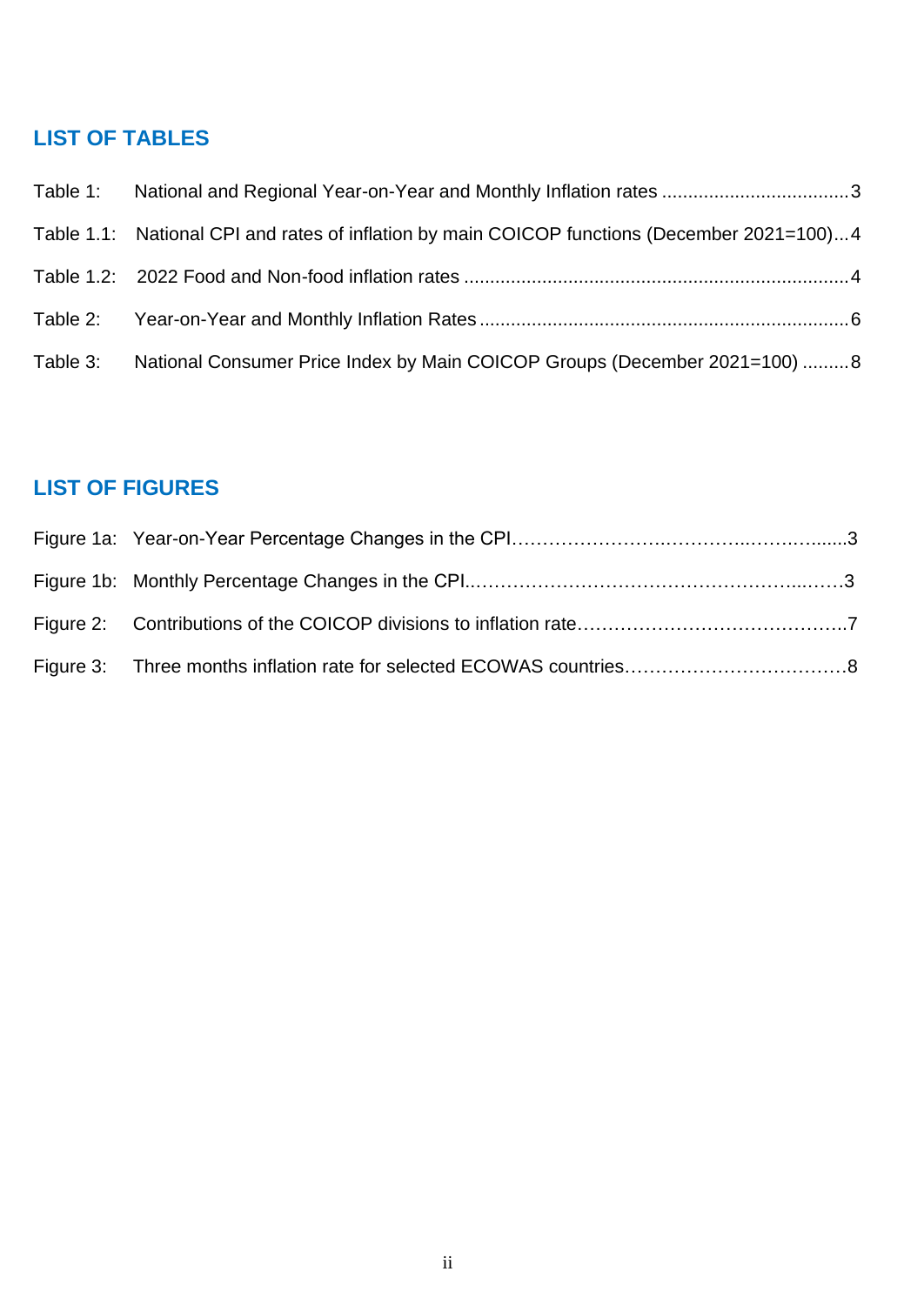#### <span id="page-3-0"></span>**1.0 KEY FINDINGS**

#### <span id="page-3-1"></span>**1.1 Headline Inflation Rates**

• Annual National Consumer Price Inflation (year-on-year) for March 2022 stood at 22.06 percent, up by 4.47 percentage points from 17.59 percent in February 2022.

The monthly consumer price inflation for March 2022 is 4.68 percent; up by 2.38 percentage points from 2.30 percent in February, 2021.

• Annual National food inflation for March 2022 is 22.96 percent, up by 5.87 percentage points from 17.09 percent in February, 2022

• National inflation for Non-food is 21.86 percent in March 2022 from 18.42 percent in February; up by 3.44 percentage points.

#### <span id="page-3-2"></span>**1.2 Annual (Year-On-Year) Consumer Price Inflation: Detailed By Main COICOP<sup>1</sup> Headings**

#### **Upward movers**



Food and non-alcoholic beverages, with weight 40.30 percent, **increased** from 17.09 percent in February 2022 to 22.96 percent in March 2022; the inflation rate increased by 5.87 percentage points

year-on-year.



Alcoholic beverages, tobacco and narcotics, with weight 1.00 percent **increased** from 22.28 percent in February 2022 to 23.57 percent in March 2022; the inflation rate increased

by 1.29 percentage point year-on-year.



Clothing and footwear, with weight 7.70 percent, **increased** from 5.81 percent in February 2022 to 8.51 percent in March 2022; the inflation rate increased by 2.70 percentage points year-on-year.



Housing, water, electricity, gas and other fuels, with weight 8.90 percent, **increased** from 16.64 percent in February 2022 to 18.36 percent in March

2022; the inflation rate increased by 1.72 percentage point year-on-year.



Transport, with weight 8.60 percent, **increased** from 15.95 percent in February 2022 to 35.75 percent in

<sup>1</sup> Classification of Individual Consumption by Purpose

March 2022; the inflation rate increased by 19.80 percentage points year-on-year.



Communication, with weight 4.70 percent, **increased** from 7.47 percent in February 2022 to 9.90 percent in March 2022; the inflation rate increased by 2.43 percentage points year-on-

year.



Recreation and culture, with weight 2.60 percent, **increased** from 32.67 percent in February 2022 to 35.74 percent in March 2022; the inflation rate increased by 3.07 percentage

points year-on-year.



Restaurant and hotels, with weight 6.10 percent, **increased** from 33.78 percent in February 2022 to 39.24 percent in March 2022; the inflation rate increased by 5.46 percentage

points year-on-year.



Miscellaneous goods and services, with weight 3.90 percent, **increased** from 11.35 percent in February 2022 to 13.54 percent in March 2022; the inflation rate increased by 2.19 percentage points

year-on-year.

#### **Downward movers**



Furniture, household equipment and household maintenance, with weight 5.60 percent, **declined** by 1.31 percentage point from 30.06 percent in February 2022 to 28.75 percent in March

2022.



Health, with weight 7.60 percent**, declined** by 0.01 percentage point from 18.91 percent in February 2022 to 18.90 percent in March 2022.

#### **Non-mover**



For Education services, with weight 3.10 percent, no change was noticed between February, 2022 and March, 2022.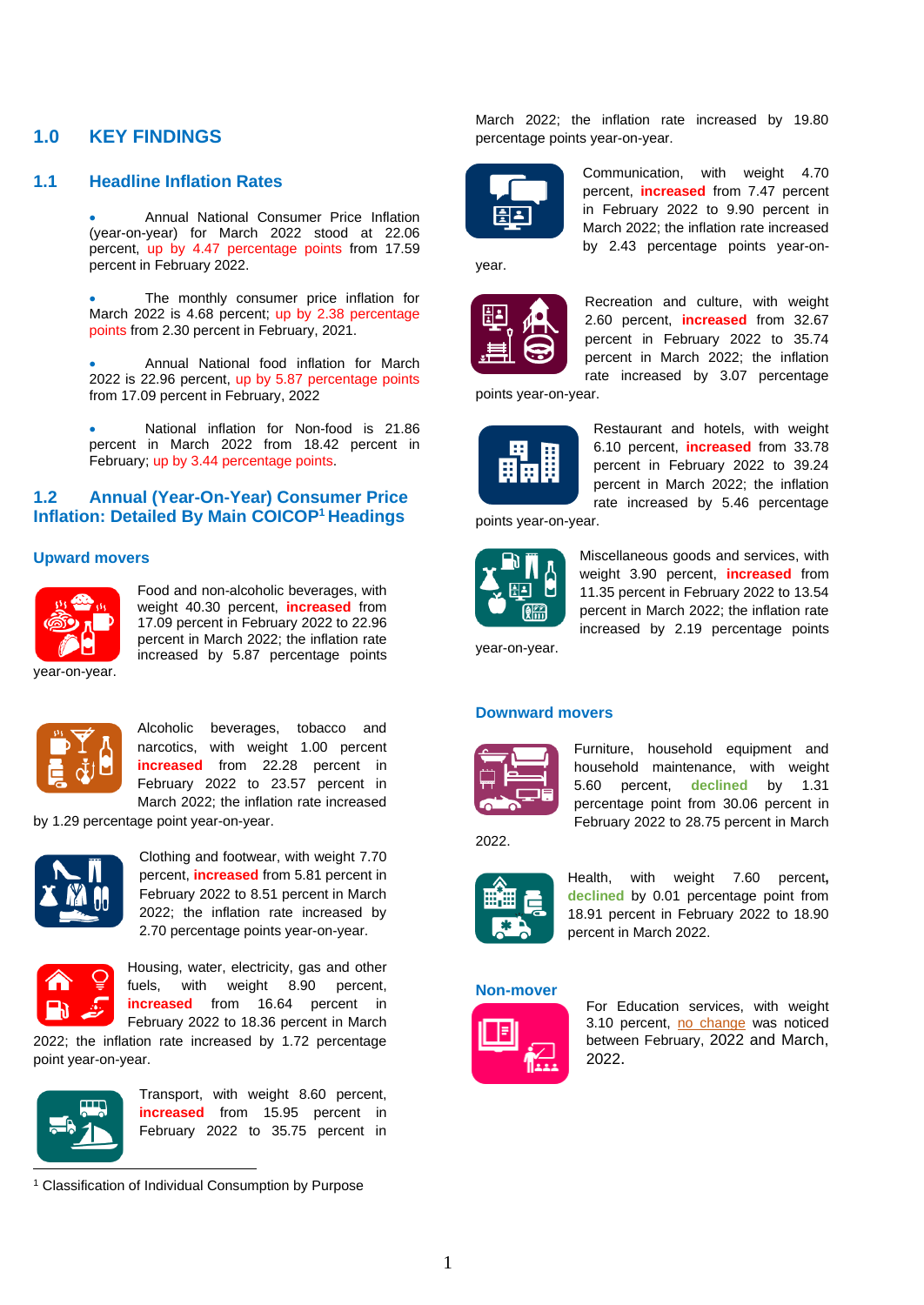#### <span id="page-4-0"></span>**1.3 Monthly Consumer Price Inflation: Detailed By Main COICOP<sup>2</sup> Headings**

#### **Upward movers**



Food and non-alcoholic beverages, with weight 40.30 percent, **increased** from 3.85 percent in February 2022 to 5.56 percent in March 2022; the

inflation rate increased by 1.71 percentage point.



Alcoholic beverages, tobacco and narcotics, with weight 1.00 percent, **increased** from -0.78 percent in February 2022 to 4.23 percent in

March 2022; the inflation rate increased by 5.01 percentage points.



Housing, water, electricity, gas and other fuels, with weight 8.90 percent, **increased** from 2.02 percent in February 2022 to 2.76

percent in March 2022; the inflation rate increased by 0.74 percentage point.



Health, with weight 7.60 percent, **increased** from 1.82 percent in February 2022 to 3.93 percent in March 2022; the inflation rate

increased by 2.11 percentage points.



Transport, with weight 8.60 percent **increased** from -0.66 percent in February 2022 to 17.3 percent in March 2022; the inflation rate

increased by 17.96 percentage points.



Recreation and culture, with weight 2.60 percent, **increased** from 2.25 percent in February 2022 to 2.30 percent in March 2022; the inflation rate increased by 0.05

percentage point.



Restaurant and hotels, with weight 6.10 percent, **increased** from 3.15 percent in February 2022 to 3.53

percent in March 2022; the inflation rate increased by 0.38 percentage point.



Miscellaneous goods and services, with weight 3.90 percent **increased** from 1.31 percent in February 2022 to 1.82 percent in March 2022; the

inflation rate increased by 0.51 percentage point.

#### **Downward movers**



Clothing and footwear, with weight 7.70 percent, **declined** by 0.24 percentage point from 1.30 percent in February 2022 to 1.06 percent in March 2022.



Furniture, household equipment and household maintenance, with weight 5.60 percent **declined** by 1.77 percentage point from 0.93 percent in February 2022 to -0.84 percent in

March 2022.



Communication, with weight 4.70 percent, **declined** by 0.27 percentage point from 0.71 percent in February 2022 to 0.44 percent in March 2022.

#### **Non-mover**



.

For Education services, with weight 3.10 percent, no change was noticed between February, 2022 and March, 2022.

<sup>2</sup> Classification of Individual Consumption by Purpose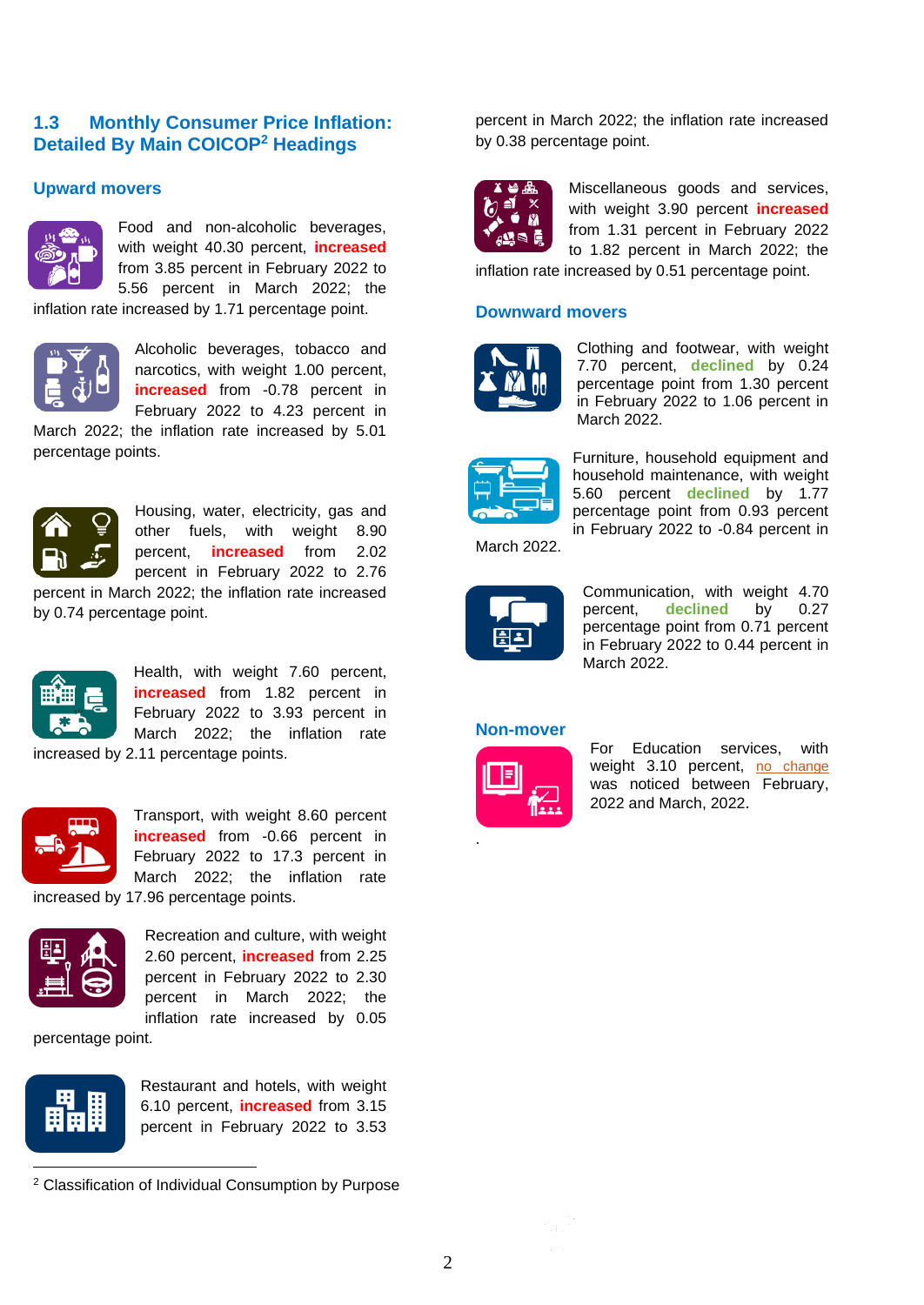#### <span id="page-5-0"></span>**2.0 MARCH 2022 CONSUMER PRICE INFLATION: DETAILED BY REGIONS**

The National Monthly CPI increased from 103.69 in February 2022 to 108.54 in March 2022, resulting to 4.68 percent inflation this month. The national year-on-year inflation for March 2022 stood at 22.06 percent, indicating an upwards trend compared to 17.59 percent in February 2022.

Four regions show an upward movement: Western region from 16.05 percent in February 2022 to 20.02 percent in March 2022; Eastern region from 19.81 percent in

February 2022 to 25.56 percent in March 2022; Southern region from 25.91 percent in February 2022 to 27.78 percent in March 2022 and North-East region from 14.64 percent in February 2022 to 19.55 percent in March 2022.

As the price index for the Northwest region was launched with the rebased CPI (December 2021=100), it will only be possible to publish a 12-month percentage change from January 2023.

#### <span id="page-5-1"></span>**Table 1: National and Regional Year-on-Year and Monthly Inflation rates**

|              | December 2021=100 |                |                     |                |                       |                |                 |                |                   |                |                          |                |  |  |  |
|--------------|-------------------|----------------|---------------------|----------------|-----------------------|----------------|-----------------|----------------|-------------------|----------------|--------------------------|----------------|--|--|--|
|              | <b>National</b>   |                | <b>Western Area</b> |                | <b>Eastern Region</b> |                | Southern region |                | North-East region |                | <b>North-west Region</b> |                |  |  |  |
| <b>Month</b> | Year-On-          | <b>Monthly</b> | Year-On-            | <b>Monthly</b> | Year-On-              | <b>Monthly</b> | <b>Year-On-</b> | <b>Monthly</b> | Year-On-          | <b>Monthly</b> | Year-On-                 | <b>Monthly</b> |  |  |  |
|              | Year              |                | Year                |                | Year                  |                | Year            |                | Year              |                | Year                     |                |  |  |  |
| Feb. 2022    | 17.59             | 2.30           | 16.05               | 2.18           | 19.81                 | 2.24           | 25.91           | 2.02           | 14.64             | 3.49           | $\sim$                   | 1.84           |  |  |  |
|              |                   |                |                     |                |                       |                |                 |                |                   |                |                          |                |  |  |  |
| Mar, 2022    | 22.06             | 4.68           | 20.02               | 5.30           | 25.56                 | 3.98           | 27.78           | 2.37           | 19.55             | 4.31           |                          | 6.02           |  |  |  |
|              |                   |                |                     |                |                       |                |                 |                |                   |                |                          |                |  |  |  |

It is observed from the table above that the year-on-year inflation rates for the Southern and Eastern regions, are above the national estimate for the month of March 2022; while Western and North-East regions estimate are below.

The figures below illustrate the yearly (1A) and monthly (1B) inflation rates at regional levels.



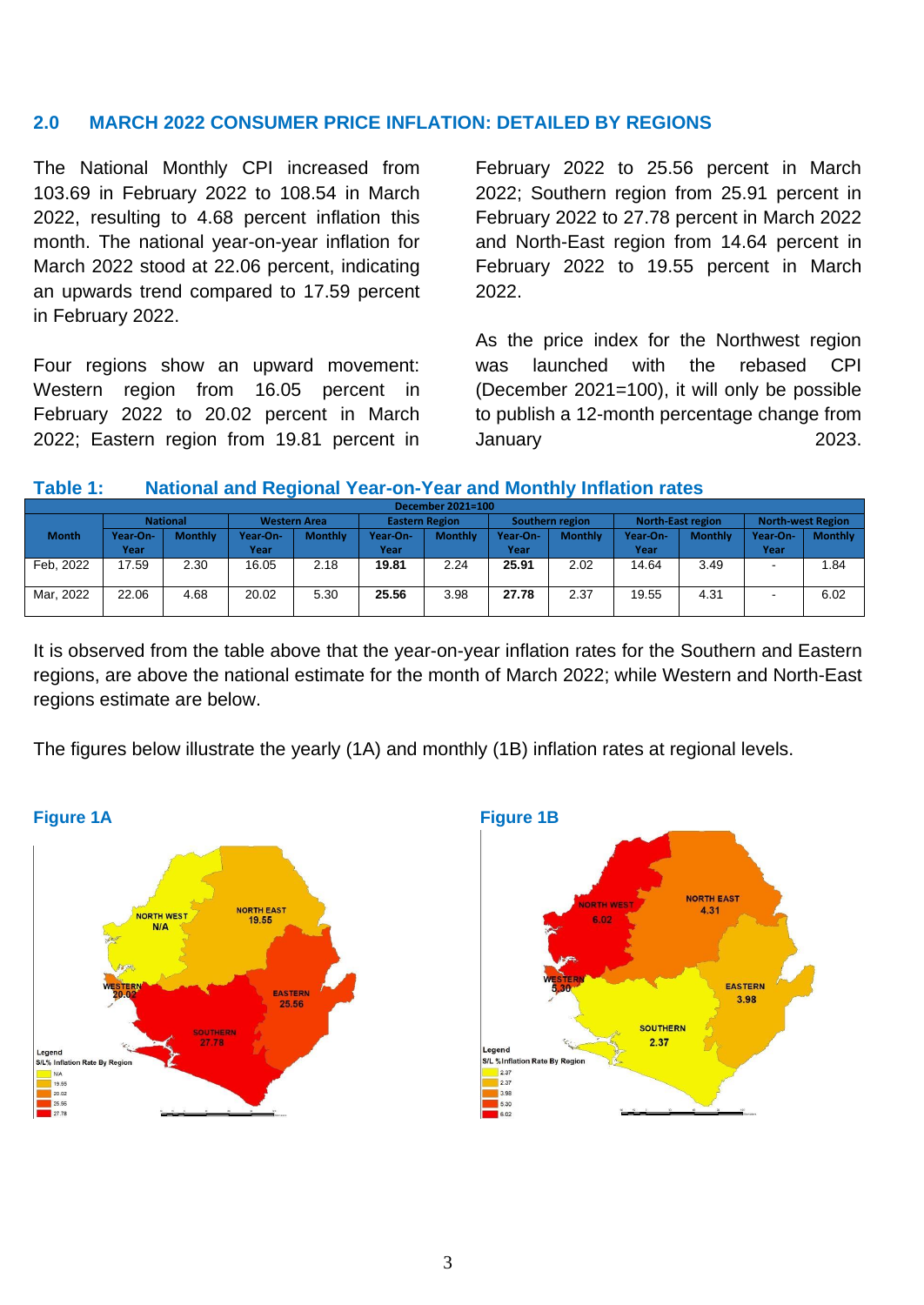#### <span id="page-6-0"></span>**3.0 SELECTED INFLATION RATES AND CPI BY MAIN COICOP HEADING**

Table 1.1 below shows the National CPI of the months of March, 2021 and March, 2022; as well as the 12 months change in the CPI for the main COICOP functions.

|                                                                                                  |               | Mar-21                        | <b>Dec-21</b>                        | <b>Jan-22</b>                        | Feb-22                             | Mar-22                                   |                          |                                                  |                                                          |
|--------------------------------------------------------------------------------------------------|---------------|-------------------------------|--------------------------------------|--------------------------------------|------------------------------------|------------------------------------------|--------------------------|--------------------------------------------------|----------------------------------------------------------|
| <b>COICOP</b>                                                                                    | <b>WEIGHT</b> | <b>Month Previous</b><br>Year | Month m-2 for<br><b>Current Year</b> | Month m-1 for<br><b>Current Year</b> | <b>Current Year</b><br>Month m for | Current<br><b>Month</b><br>m for<br>Year | <b>Monthly Inflation</b> | ω<br><b>Months</b><br>Inflation<br><b>Change</b> | ∸<br>$\boldsymbol{\kappa}$<br><b>Months</b><br>Inflation |
| Food and Non-Alcoholic Beverages                                                                 | 40.3          | 90.88                         | 100.00                               | 101.94                               | 105.86                             | 111.75                                   | 22.96                    | 11.75                                            | 22.96                                                    |
| Alcoholic Beverages, Tobacco and<br><b>Narcotics</b><br>Clothing and Footwear                    | 1.0<br>7.7    | 83.38<br>90.61                | 100.00<br>100.00                     | 99.63<br>96.04                       | 98.85<br>97.29                     | 103.03<br>98.32                          | 23.57<br>8.51            | 3.03<br>$-1.68$                                  | 23.57<br>8.51                                            |
| Housing, Water, Electricity, Gas and<br><b>Other Fuels</b><br>Furniture, Household Equipment and | 8.9           | 89.53                         | 100.00                               | 101.08                               | 103.12                             | 105.97                                   | 18.36                    | 5.97                                             | 18.36                                                    |
| <b>Household Maintenance</b>                                                                     | 5.6           | 85.15                         | 100.00                               | 109.54                               | 110.56                             | 109.63                                   | 28.75                    | 9.63                                             | 28.75                                                    |
| Health                                                                                           | 7.6           | 90.14                         | 100.00                               | 101.29                               | 103.13                             | 107.18                                   | 18.90                    | 7.18                                             | 18.90                                                    |
| Transport                                                                                        | 8.6           | 85.10                         | 100.00                               | 99.13                                | 98.48                              | 115.52                                   | 35.75                    | 15.52                                            | 35.75                                                    |
| Communication                                                                                    | 4.7           | 92.19                         | 100.00                               | 100.17                               | 100.88                             | 101.32                                   | 9.90                     | 1.32                                             | 9.90                                                     |
| <b>Recreation and Culture</b>                                                                    | 2.6           | 79.02                         | 100.00                               | 102.54                               | 104.85                             | 107.26                                   | 35.74                    | 7.26                                             | 35.74                                                    |
| Education                                                                                        | 3.1           | 65.21                         | 100.00                               | 100.00                               | 100.00                             | 100.00                                   | 53.35                    | 0.00                                             | 53.35                                                    |
| <b>Restaurant and Hotels</b>                                                                     | 6.1           | 78.01                         | 100.00                               | 101.72                               | 104.92                             | 108.62                                   | 39.24                    | 8.62                                             | 39.24                                                    |
| Miscellaneous Goods & Services                                                                   | 3.9           | 92.22                         | 100.00                               | 101.51                               | 102.84                             | 104.71                                   | 13.54                    | 4.71                                             | 13.54                                                    |
| <b>All Items</b>                                                                                 | 100.0         | 88.92                         | 100.00                               | 101.36                               | 103.69                             | 108.54                                   | 22.06                    | 8.54                                             | 22.06                                                    |

#### <span id="page-6-2"></span>**Table 1.1: National CPI and rates of inflation by main COICOP functions (December 2021=100)**

#### <span id="page-6-1"></span>**4.0 FOOD<sup>3</sup> AND NON-FOOD<sup>4</sup> COMPONENTS**

Food and non-alcoholic items inflation increased by 5.87 percentage points from 17.09 percent in February 2022 to 22.96 percent in March 2022. In this division, food inflation increased by 5.83 percentage points and the non-alcoholic beverages inflation increased by 7.73 percentage points.

In the Food sub-division (Group), the following were among the key increases: wheat flour by 9 percent, loaf of white bread by 21 percent, Yellow maize by 19 percent, roasted ground nut by 23 percent, vegetable oil by 11 percent, cassava leaves by 28 percent and fresh okra by 34 percent.

In the non-food category, nine divisions went up, two went down and one non-mover. Drastic increases were noticed in Transport by 19.80 percentage points, Restaurant and Hotels by 5.46 percentage points and Recreation and Culture, by 3.07 percentage points.

#### <span id="page-6-3"></span>**Table 1.2: 2022 Food and Non-food inflation rates**

| <b>Items</b>                     | /Jan  | <b>Feb</b> |             | Mar April | May June July Aug Sept |  | $\angle$ Oct $\angle$ | $\blacktriangleright$ Nov $\blacktriangleright$ | Dec l |
|----------------------------------|-------|------------|-------------|-----------|------------------------|--|-----------------------|-------------------------------------------------|-------|
| Food and Non-alcoholic Beverages | 15.68 | 17.09      | 22.96       |           |                        |  |                       |                                                 |       |
| Non-food                         | 17.60 |            | 18.42 21.86 |           |                        |  |                       |                                                 |       |

<sup>3</sup> Food and Non-Alcoholic Beverages

<sup>4</sup> All other main COICOP Functions/divisions excluding Food and Non-Alcoholic Beverages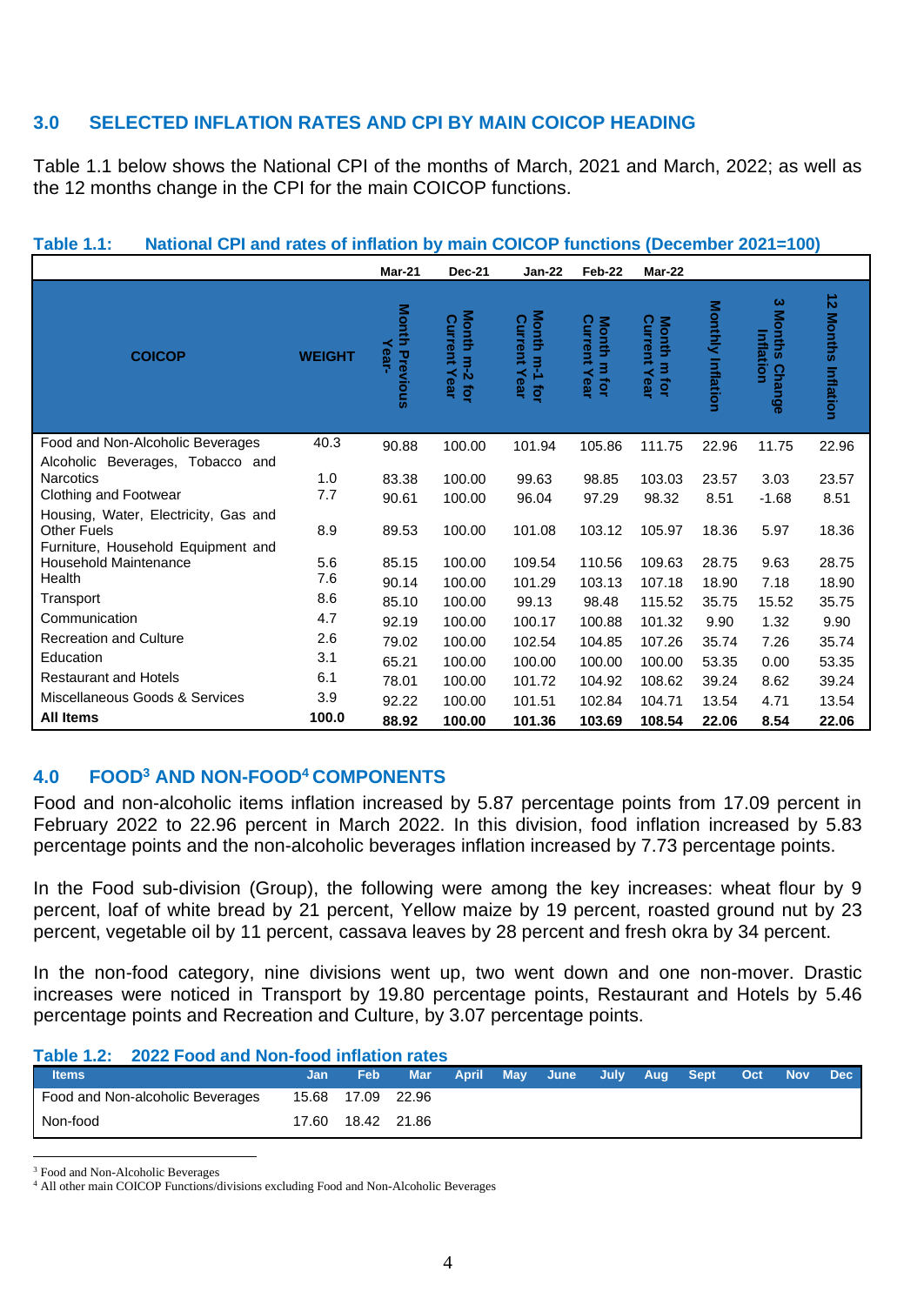#### <span id="page-7-0"></span>**5.0 CONTRIBUTIONS OF COICOP DIVISIONS TO ANNUAL INFLATION RATE (YoY)**

Annual National Consumer Price Inflation (year-on-year) for March 2022 stood at 22.06 percent, up by 4.47 percentage points from 17.59 percent in February 2022. Of the 22.06 percentage increase, the key contributors are: Food and Non-alcoholic Beverages (9.25 percent) and Transport (3.07 percent).



#### **Figure 2: Contributions of the COICOP divisions to inflation rate**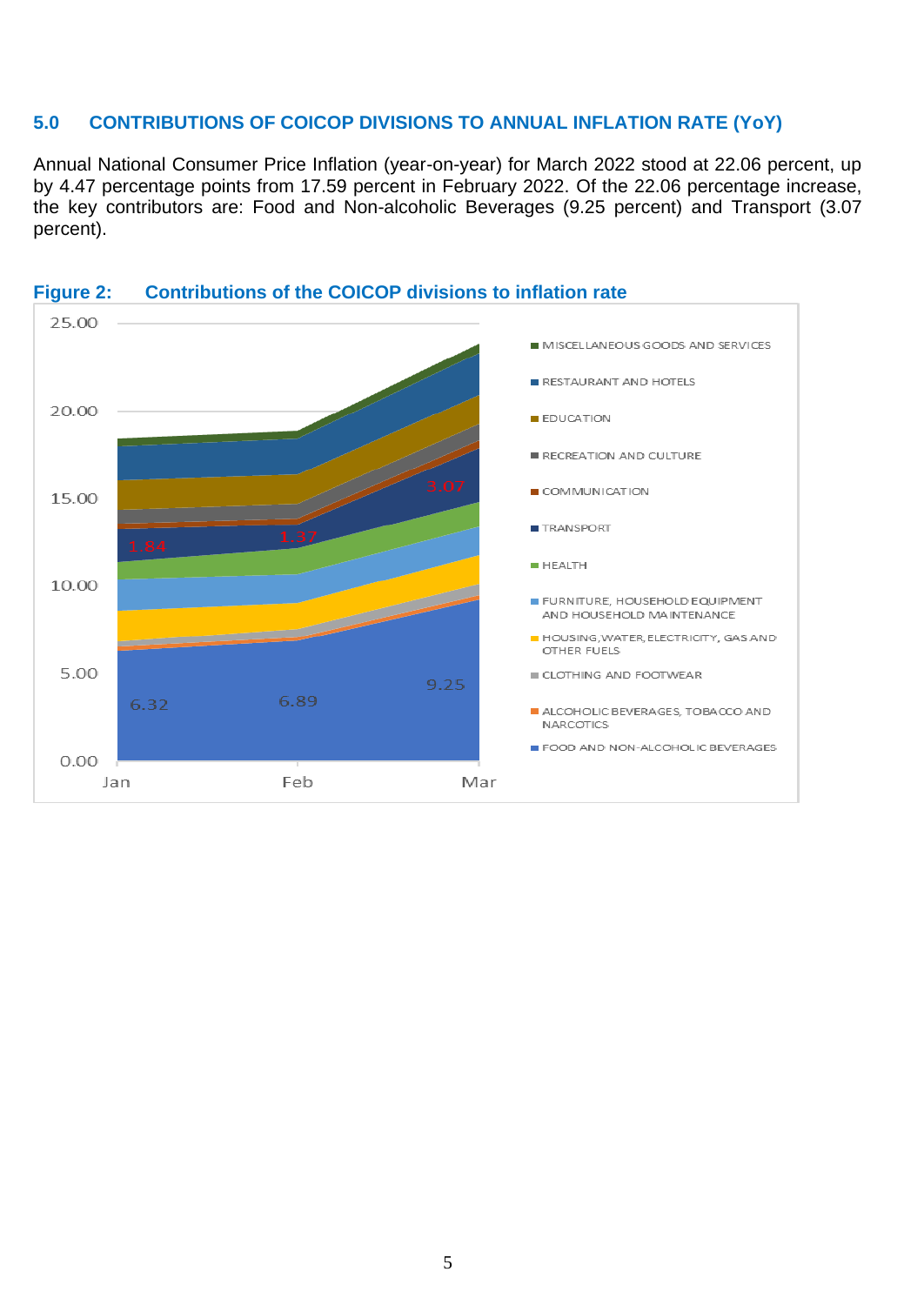#### <span id="page-8-0"></span>**6.0 THREE MONTHS CPI COMPARISON FOR SELECTED ECOWAS MEMBER STATES**

All selected countries, except The Gambia, realized increased inflation rate in March 2022 with Sierra Leone and Ghana recording 4.47 percentage points and 3.7 percentage points respectively. For the last three months, all countries indicate upwards trend; that is, generally prices are on the increase.



#### **Figure 3: Three months inflation rate for selected ECOWAS countries**

**NOTE:** The National CPI measures the change in prices, on average, from month to month, of the goods and services bought by households, in Freetown, Bo, Kenema, Kono, Makeni, Port Loko-Kambia and include all expenditure groups. Prices are collected for at least 440 items. All prices collected are the prevailing retail market prices from six (6) markets in Freetown and, three (3) Markets each in Bo, Kenema, Kono, Makeni, Port Loko-Kambia and for weekly prices and other outlets for monthly items whose prices are less likely to fluctuate rapidly. We are using the Modified Laspeyres formula to compute indices according to the Classification of Individual Consumption by Purpose (COICOP) with 12 functions.

#### <span id="page-8-1"></span>**Table 2: Year-on-Year and Monthly Inflation Rates**

|           |            | National CPI (December 2021=100) |                                 |            | Western Area/Freetown CPI (December 2021=100) |                                 |  |  |  |  |
|-----------|------------|----------------------------------|---------------------------------|------------|-----------------------------------------------|---------------------------------|--|--|--|--|
|           | <b>CPI</b> | Year-on-Year %<br><b>Change</b>  | <b>Monthly</b><br><b>Change</b> | <b>CPI</b> | Year-on-Year<br>% Change                      | <b>Monthly</b><br><b>Change</b> |  |  |  |  |
| 2018      |            |                                  |                                 |            |                                               |                                 |  |  |  |  |
| January   | 59.99      | 14.68                            | 1.68                            | 60.19      | 13.25                                         | 1.24                            |  |  |  |  |
| February  | 60.78      | 14.38                            | 1.32                            | 60.81      | 12.63                                         | 1.03                            |  |  |  |  |
| March     | 61.53      | 14.9                             | 1.23                            | 61.38      | 12.75                                         | 0.94                            |  |  |  |  |
| April     | 62.13      | 15.14                            | 0.98                            | 61.76      | 12.5                                          | 0.62                            |  |  |  |  |
| May       | 62.94      | 16.02                            | 1.3                             | 62.59      | 13.78                                         | 1.34                            |  |  |  |  |
| June      | 63.92      | 16.58                            | 1.56                            | 63.47      | 14.32                                         | 1.41                            |  |  |  |  |
| July      | 65.19      | 17.71                            | 1.99                            | 65.07      | 16.32                                         | 2.52                            |  |  |  |  |
| August    | 66.06      | 18.18                            | 1.33                            | 66.39      | 17.78                                         | 2.03                            |  |  |  |  |
| September | 66.34      | 17.77                            | 0.42                            | 66.08      | 16.13                                         | $-0.47$                         |  |  |  |  |
| October   | 65.86      | 16.05                            | $-0.72$                         | 65.34      | 14.07                                         | $-1.12$                         |  |  |  |  |
| November  | 67.60      | 16.55                            | 2.64                            | 67.39      | 15.26                                         | 3.14                            |  |  |  |  |
| December  | 67.40      | 14.24                            | $-0.3$                          | 66.61      | 12.04                                         | $-1.16$                         |  |  |  |  |
| Average   | 64.15      | 16.02                            | 1.12                            | 63.92      | 14.24                                         | 0.96                            |  |  |  |  |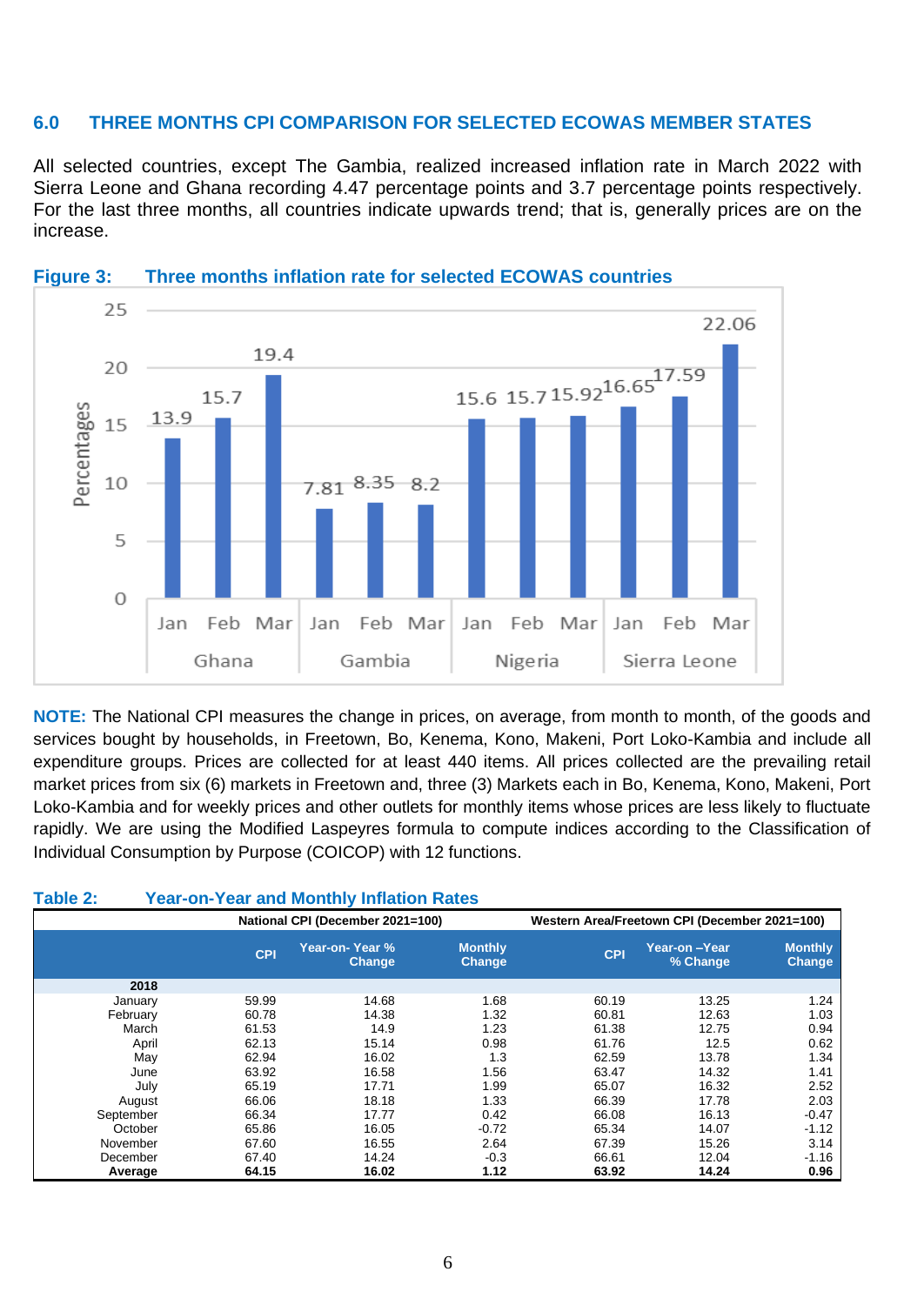| Table 2: (Cont'd) |                |                                  |                                 |                                               |                          |                          |  |  |  |  |  |  |
|-------------------|----------------|----------------------------------|---------------------------------|-----------------------------------------------|--------------------------|--------------------------|--|--|--|--|--|--|
|                   |                | National CPI (December 2021=100) |                                 | Western Area/Freetown CPI (December 2021=100) |                          |                          |  |  |  |  |  |  |
|                   | <b>CPI</b>     | Year-on-Year %<br><b>Change</b>  | <b>Monthly</b><br><b>Change</b> | <b>CPI</b>                                    | Year-on-Year<br>% Change | <b>Monthly</b><br>Change |  |  |  |  |  |  |
| 2019              |                |                                  |                                 |                                               |                          |                          |  |  |  |  |  |  |
| January           | 68.60          | 14.35                            | 1.78                            | 67.09                                         | 11.46                    | 0.72                     |  |  |  |  |  |  |
| February          | 69.34          | 14.08                            | 1.08                            | 69.30                                         | 13.96                    | 3.29                     |  |  |  |  |  |  |
| March             | 70.62          | 14.77                            | 1.85                            | 70.56                                         | 14.96                    | 1.82                     |  |  |  |  |  |  |
| April             | 72.42          | 16.56                            | 2.55                            | 72.03                                         | 16.63                    | 2.08                     |  |  |  |  |  |  |
| May               | 72.36          | 14.97                            | $-0.08$                         | 71.61                                         | 14.41                    | $-0.58$                  |  |  |  |  |  |  |
| June              | 73.28          | 14.64                            | 1.27                            | 72.42                                         | 14.10                    | 1.13                     |  |  |  |  |  |  |
| July<br>August    | 74.90<br>76.26 | 14.89<br>15.44                   | 2.21<br>1.82                    | 73.01<br>75.30                                | 12.20<br>13.42           | 0.81<br>3.14             |  |  |  |  |  |  |
| September         | 76.40          | 15.16                            | 0.18                            | 74.40                                         | 12.59                    | $-1.20$                  |  |  |  |  |  |  |
| October           | 76.30          | 15.85                            | $-0.13$                         | 75.76                                         | 15.95                    | 1.83                     |  |  |  |  |  |  |
| November          | 76.45          | 13.09                            | 0.20                            | 77.94                                         | 15.66                    | 2.88                     |  |  |  |  |  |  |
| December          | 76.77          | 13.90                            | 0.42                            | 79.11                                         | 18.77                    | 1.50                     |  |  |  |  |  |  |
| Average           | 73.64          | 14.81                            | 1.10                            | 73.21                                         | 14.51                    | 1.45                     |  |  |  |  |  |  |
| 2020              |                |                                  |                                 |                                               |                          |                          |  |  |  |  |  |  |
| January           | 77.93          | 13.60                            | 1.51                            | 80.57                                         | 20.09                    | 1.85                     |  |  |  |  |  |  |
| February<br>March | 79.53<br>81.61 | 14.70<br>15.56                   | 2.05<br>2.62                    | 82.33<br>83.56                                | 18.8<br>18.42            | 2.18<br>1.49             |  |  |  |  |  |  |
| April             | 83.34          | 15.08                            | 2.12                            | 84.95                                         | 17.94                    | 1.66                     |  |  |  |  |  |  |
| May               | 83.56          | 15.48                            | 0.26                            | 85.93                                         | 20.00                    | 1.15                     |  |  |  |  |  |  |
| Jun               | 83.80          | 14.36                            | 0.29                            | 84.94                                         | 17.29                    | $-1.15$                  |  |  |  |  |  |  |
| Jul               | 84.86          | 13.30                            | 1.26                            | 86.41                                         | 18.35                    | 1.73                     |  |  |  |  |  |  |
| Aug               | 86.42          | 13.32                            | 1.84                            | 87.49                                         | 16.19                    | 1.25                     |  |  |  |  |  |  |
| Sept              | 86.87          | 13.70                            | 0.52                            | 88.39                                         | 18.80                    | 1.03                     |  |  |  |  |  |  |
| Oct               | 85.24          | 11.72                            | $-1.88$                         | 85.64                                         | 13.04                    | $-3.11$                  |  |  |  |  |  |  |
| Nov<br>Dec        | 84.58<br>84.79 | 10.63<br>10.45                   | $-0.77$                         | 85.46                                         | 9.65<br>8.82             | -0.21                    |  |  |  |  |  |  |
| Average           | 83.54          | 13.49                            | 0.25<br>0.84                    | 86.09<br>85.15                                | 16.45                    | 0.74<br>0.72             |  |  |  |  |  |  |
| 2021              |                |                                  |                                 |                                               |                          |                          |  |  |  |  |  |  |
| January           | 86.89          | 11.50                            | 2.48                            | 88.05                                         | 9.28                     | 2.28                     |  |  |  |  |  |  |
| February          | 88.18          | 10.88                            | 1.48                            | 88.55                                         | 7.55                     | 0.57                     |  |  |  |  |  |  |
| March             | 88.92          | 8.96                             | 0.84                            | 90.16                                         | 7.90                     | 1.82                     |  |  |  |  |  |  |
| April             | 91.35          | 9.61                             | 2.73                            | 91.84                                         | 8.11<br>7.72             | 1.86                     |  |  |  |  |  |  |
| May<br>Jun        | 91.75<br>92.35 | 9.80<br>10.20                    | 0.44<br>0.65                    | 92.56<br>93.58                                | 10.17                    | 0.78<br>1.10             |  |  |  |  |  |  |
| Jul               | 93.77          | 10.50                            | 1.54                            | 93.96                                         | 8.74                     | 0.41                     |  |  |  |  |  |  |
| Aug               | 95.82          | 10.88                            | 2.19                            | 95.87                                         | 9.58                     | 2.03                     |  |  |  |  |  |  |
| Sept              | 96.98          | 11.64                            | 1.21                            | 96.83                                         | 9.55                     | 1.00                     |  |  |  |  |  |  |
| Oct               | 97.64          | 14.55                            | 0.68                            | 98.1                                          | 14.55                    | 1.31                     |  |  |  |  |  |  |
| Nov               | 97.92          | 15.77                            | 0.29                            | 98.75                                         | 15.55                    | 0.66                     |  |  |  |  |  |  |
| Dec               | 100.00         | 17.94                            | 2.12                            | 100.00                                        | 16.16                    | 1.27                     |  |  |  |  |  |  |
| Average<br>2022   | 93.46          | 11.85                            | 1.39                            | 94.02                                         | 10.41                    | 1.26                     |  |  |  |  |  |  |
| January           | 101.36         | 16.65                            | 1.36                            | 100.57                                        | 14.22                    | 0.57                     |  |  |  |  |  |  |
| February          | 103.69         | 17.59                            | 2.30                            | 102.76                                        | 16.05                    | 2.18                     |  |  |  |  |  |  |
| March             | 108.54         | 22.06                            | 4.68                            | 108.21                                        | 20.02                    | 5.30                     |  |  |  |  |  |  |
|                   |                |                                  |                                 |                                               |                          |                          |  |  |  |  |  |  |
|                   |                |                                  |                                 |                                               |                          |                          |  |  |  |  |  |  |
|                   |                |                                  |                                 |                                               |                          |                          |  |  |  |  |  |  |
|                   |                |                                  |                                 |                                               |                          |                          |  |  |  |  |  |  |
|                   |                |                                  |                                 |                                               |                          |                          |  |  |  |  |  |  |
|                   |                |                                  |                                 |                                               |                          |                          |  |  |  |  |  |  |
|                   |                |                                  |                                 |                                               |                          |                          |  |  |  |  |  |  |
|                   |                |                                  |                                 |                                               |                          |                          |  |  |  |  |  |  |
|                   |                |                                  |                                 |                                               |                          |                          |  |  |  |  |  |  |

#### **Table 2: (Cont'd)**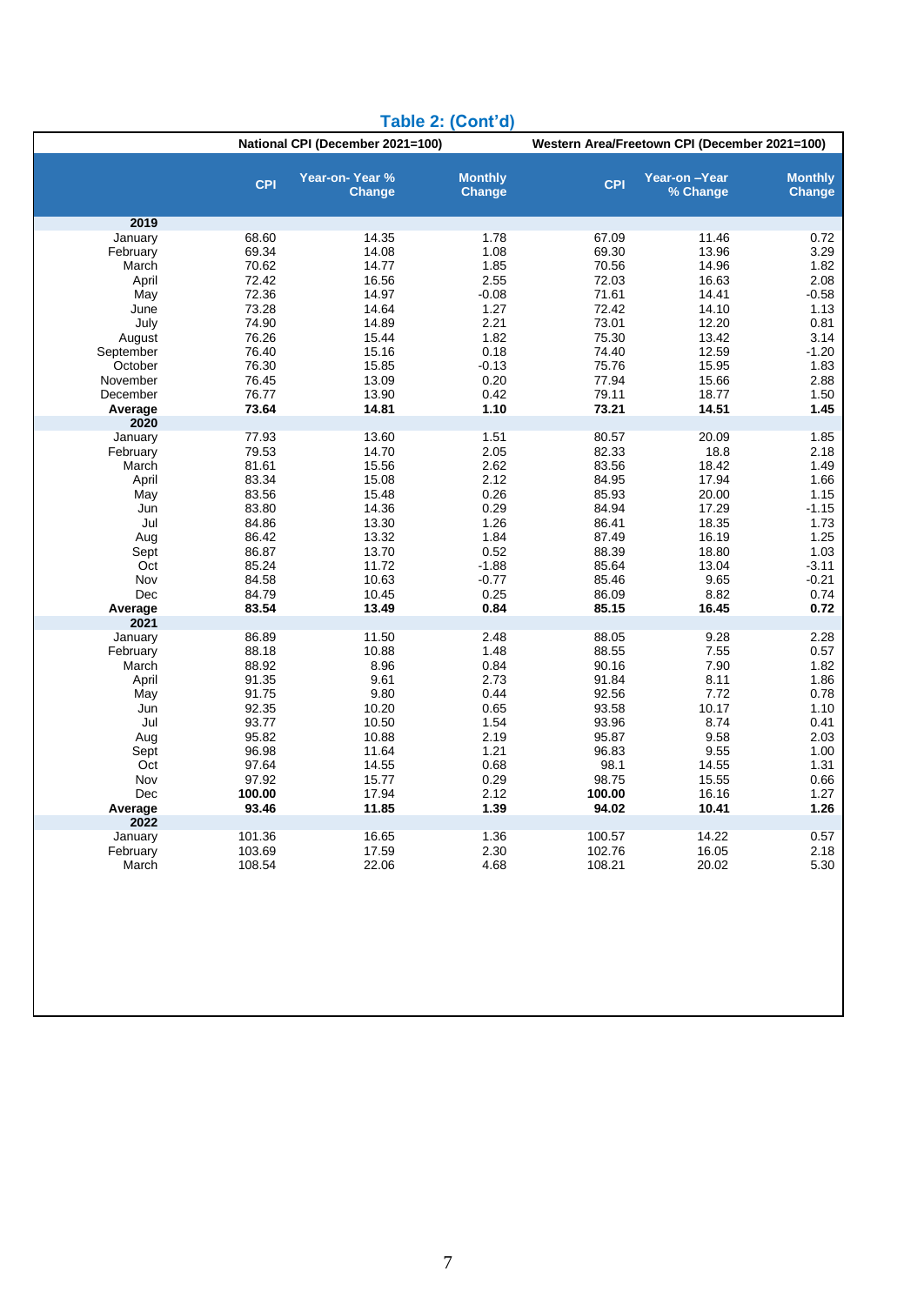<span id="page-10-0"></span>

| Table 3:          |                                            |                                                      |                              |                                                     | <b>National Consumer Price Index by Main COICOP Groups (December 2021=100)</b> |             |                |                |                        |                |                              |                                     |                |
|-------------------|--------------------------------------------|------------------------------------------------------|------------------------------|-----------------------------------------------------|--------------------------------------------------------------------------------|-------------|----------------|----------------|------------------------|----------------|------------------------------|-------------------------------------|----------------|
|                   | Food and Non-Alcoholic<br><b>Beverages</b> | <b>Tobacco and Narcotics</b><br>Alcoholic Beverages, | <b>Clothing and Footwear</b> | Housing, Water, Electricity,<br>Gas and Other Fuels | Equipment and Household<br><b>Furniture, Household</b><br>Maintenance          | Health      | Transport      | Communication  | Recreation and Culture | Education      | <b>Restaurant and Hotels</b> | Miscellaneous Goods and<br>Services | All Items      |
| Weight            | 40.3                                       | $\mathbf{1}$                                         | 7.7                          | 8.9                                                 | 5.6                                                                            | 7.6         | 8.6            | 4.7            | 2.6                    | 3.1            | 6.1                          | 3.9                                 | 100            |
| $Jan-18$          | 62.39                                      | 59.22                                                | 60.1                         | 67.01                                               | 55.75                                                                          | 49.49       | 57.55          | 85.73          | 66.92                  | 42.61          | 49.14                        | 70.07                               | 59.99          |
| Feb-18            | 63.17                                      | 60.37                                                | 60.78                        | 67.77                                               | 56.85                                                                          | 50.34       | 57.72          | 88.23          | 67.69                  | 42.99          | 50.45                        | 71.01                               | 60.78          |
| Mar-18            | 63.81                                      | 61.5                                                 | 61.4                         | 68.29                                               | 58.25                                                                          | 51.33       | 58.13          | 88.47          | 69.08                  | 43.66          | 51.77                        | 72.19                               | 61.53          |
| Apr-18            | 64.36                                      | 62.21                                                | 61.7                         | 68.71                                               | 58.66                                                                          | 52.32       | 58.41          | 88.98          | 69.85                  | 44.18          | 52.81                        | 73.55                               | 62.13          |
| May-18            | 65.37                                      | 63.01                                                | 62.52                        | 69.63                                               | 59.04                                                                          | 52.83       | 58.81          | 89.28          | 70.5                   | 44.33          | 53.63                        | 74.46                               | 62.94          |
| $Jun-18$          | 66.57                                      | 64.23                                                | 63.37                        | 70.4                                                | 60.03                                                                          | 53.63       | 59.14          | 89.83          | 71.03                  | 44.78          | 54.71                        | 75.49                               | 63.92          |
| $Jul-18$          | 67.27                                      | 65.22                                                | 63.93                        | 74.98                                               | 61.36                                                                          | 54.45       | 63.82          | 90.42          | 71.52                  | 45.09          | 56.13                        | 75.8                                | 65.19          |
| Aug-18            | 68.49                                      | 66.1                                                 | 65.51                        | 76.73                                               | 64.78                                                                          | 53.94       | 65.08          | 74.5           | 71.6                   | 45.58          | 58.2                         | 74.49                               | 66.06          |
| Sep-18            | 69.1                                       | 67.7                                                 | 65.7                         | 77.36                                               | 63.54                                                                          | 54.54       | 66.27          | 75.67          | 73.85                  | 34.69          | 57.7                         | 77.42                               | 66.34          |
| Oct-18            | 68.08                                      | 65.61                                                | 66.36                        | 76.55                                               | 63.95                                                                          | 54.97       | 66.46          | 76.02          | 73.15                  | 34.69          | 62.07                        | 74.76                               | 65.86          |
| Nov-18            | 70.08                                      | 69.56                                                | 68.46                        | 78.62                                               | 65.09                                                                          | 55.9        | 67.43          | 76.51          | 74.89                  | 34.9           | 59.26                        | 78.25                               | 67.6           |
| Dec-18            | 69.05                                      | 67.97                                                | 67.71                        | 78.94                                               | 63.67                                                                          | 59.13       | 69.06          | 74.66          | 72.67                  | 34.9           | 66.37                        | 73.32                               | 67.4           |
| Jan-19            | 68.98                                      | 70.55                                                | 74.4                         | 79.57                                               | 65.8                                                                           | 60.83       | 68.41          | 75.11          | 75.4                   | 35.02          | 64.13                        | 78.55                               | 68.6           |
| Feb-19            | 69.8                                       | 71.8                                                 | 73.94                        | 79.41                                               | 69.37                                                                          | 61.03       | 68.04          | 82.98          | 81.02                  | 35.22          | 64.28                        | 80.03                               | 69.34          |
| Mar-19            | 71.65                                      | 72.51                                                | 75.53                        | 80.42                                               | 70.43                                                                          | 61.87       | 68.19          | 82.23          | 77.84                  | 35.4           | 65.72                        | 80.64                               | 70.62          |
| Apr-19            | 74.6                                       | 76                                                   | 76.59                        | 82.26                                               | 72.23                                                                          | 60.73       | 69.38          | 82.29          | 79.49                  | 35.74          | 65.28                        | 83.48                               | 72.42          |
| May-19            | 70.28<br>70.99                             | 74.52                                                | 79.01<br>80.72               | 80.27<br>80.13                                      | 77.96<br>80.41                                                                 | 69.97<br>73 | 71.01          | 91.25<br>92.15 | 76.49<br>74.72         | 38.98          | 64                           | 86.16<br>85.49                      | 72.36<br>73.28 |
| Jun -19<br>Jul-19 | 72.43                                      | 74.67<br>76.29                                       | 82.46                        | 82.37                                               | 81.22                                                                          | 74.93       | 71.56<br>75.33 | 85.33          |                        | 35.45          | 64.45                        | 88.26                               | 74.9           |
| Aug-19            | 74.16                                      | 77.71                                                | 79.73                        | 82.5                                                | 78.59                                                                          | 82.93       | 73.6           | 88.41          | 75.56<br>73.81         | 35.45<br>35.45 | 67.48<br>67.06               | 83.05                               | 76.26          |
| Sept-19           | 74.84                                      | 76.39                                                | 79.9                         | 82.89                                               | 79.75                                                                          | 79.76       | 75.46          | 80.55          | 73.49                  | 35.45          | 75.35                        | 86.23                               | 76.4           |
| Oct-19            | 74.26                                      | 76.17                                                | 79.62                        | 84.18                                               | 80.15                                                                          | 80.05       | 75.48          | 80.55          | 73.37                  | 35.45          | 75.06                        | 86.44                               | 76.3           |
| Nov-19            | 72.62                                      | 73.03                                                | 79.47                        | 85.78                                               | 76.99                                                                          | 82.49       | 75.33          | 80.55          | 75.1                   | 59.8           | 73.09                        | 84.95                               | 76.45          |
| Dec-19            | 72.77                                      | 75.82                                                | 78.39                        | 87.14                                               | 77.83                                                                          | 82.75       | 76.98          | 80.54          | 74.89                  | 59.8           | 73.09                        | 84.8                                | 76.77          |
| Jan- 20           | 74.12                                      | 78.14                                                | 80.46                        | 87.8                                                | 77.77                                                                          | 82.4        | 80.57          | 80.53          | 75.27                  | 59.8           | 77.79                        | 87.01                               | 77.93          |
| Feb-20            | 75.6                                       | 74.67                                                | 81.41                        | 88.57                                               | 75.13                                                                          | 89.23       | 80.99          | 84.64          | 75.53                  | 59.8           | 77.18                        | 85.77                               | 79.53          |
| Mar-20            | 78.72                                      | 75.82                                                | 83.33                        | 86.99                                               | 76.27                                                                          | 91.85       | 80.12          | 89.29          | 77.89                  | 59.8           | 78.96                        | 89.3                                | 81.61          |
| Apr-20            | 82.46                                      | 77.23                                                | 84.58                        | 83.89                                               | 77.77                                                                          | 92.50       | 79.16          | 89.3           | 78.61                  | 59.8           | 79.99                        | 90.43                               | 83.34          |
| May-20            | 81.95                                      | 77.83                                                | 85.57                        | 84.84                                               | 78.19                                                                          | 93.49       | 79.43          | 90.06          | 78.7                   | 59.8           | 81.85                        | 91.71                               | 83.56          |
| <b>Jun-20</b>     | 83.01                                      | 79.03                                                | 87.07                        | 84.80                                               | 79.46                                                                          | 88.90       | 82.3           | 90.97          | 79.16                  | 59.8           | 82.91                        | 93.07                               | 83.8           |
| $Jul-20$          | 84.94                                      | 79.08                                                | 88.5                         | 84.81                                               | 80.16                                                                          | 89.19       | 83.31          | 90.07          | 80.4                   | 59.8           | 83.09                        | 90.84                               | 84.86          |
| Aug-20            | 87.31                                      | 78.99                                                | 90.07                        | 84.71                                               | 81.00                                                                          | 90.86       | 82.94          | 92.3           | 80.75                  | 59.8           | 82.41                        | 92.97                               | 86.42          |
| Sept-20           | 88.12                                      | 78.05                                                | 90.63                        | 85.77                                               | 81.90                                                                          | 90.73       | 82.27          | 90.7           | 81.11                  | 59.8           | 79.44                        | 93.14                               | 86.87          |
| Oct-20            | 84.42                                      | 77.01                                                | 94.15                        | 83.84                                               | 81.97                                                                          | 90.56       | 81.09          | 89.99          | 80.78                  | 59.8           | 79.08                        | 94.13                               | 85.24          |
| <b>Nov-20</b>     | 83.49                                      | 75.86                                                | 93.3                         | 82.71                                               | 81.68                                                                          | 91.37       | 80.89          | 90.26          | 79.16                  | 59.8           | 76.71                        | 92.3                                | 84.58          |
| Dec-20            | 83.75                                      | 80.38                                                | 93.4                         | 83.70                                               | 82.97                                                                          | 88.91       | 82.09          | 93.31          | 78.43                  | 65.21          | 76.66                        | 90.24                               | 84.79          |